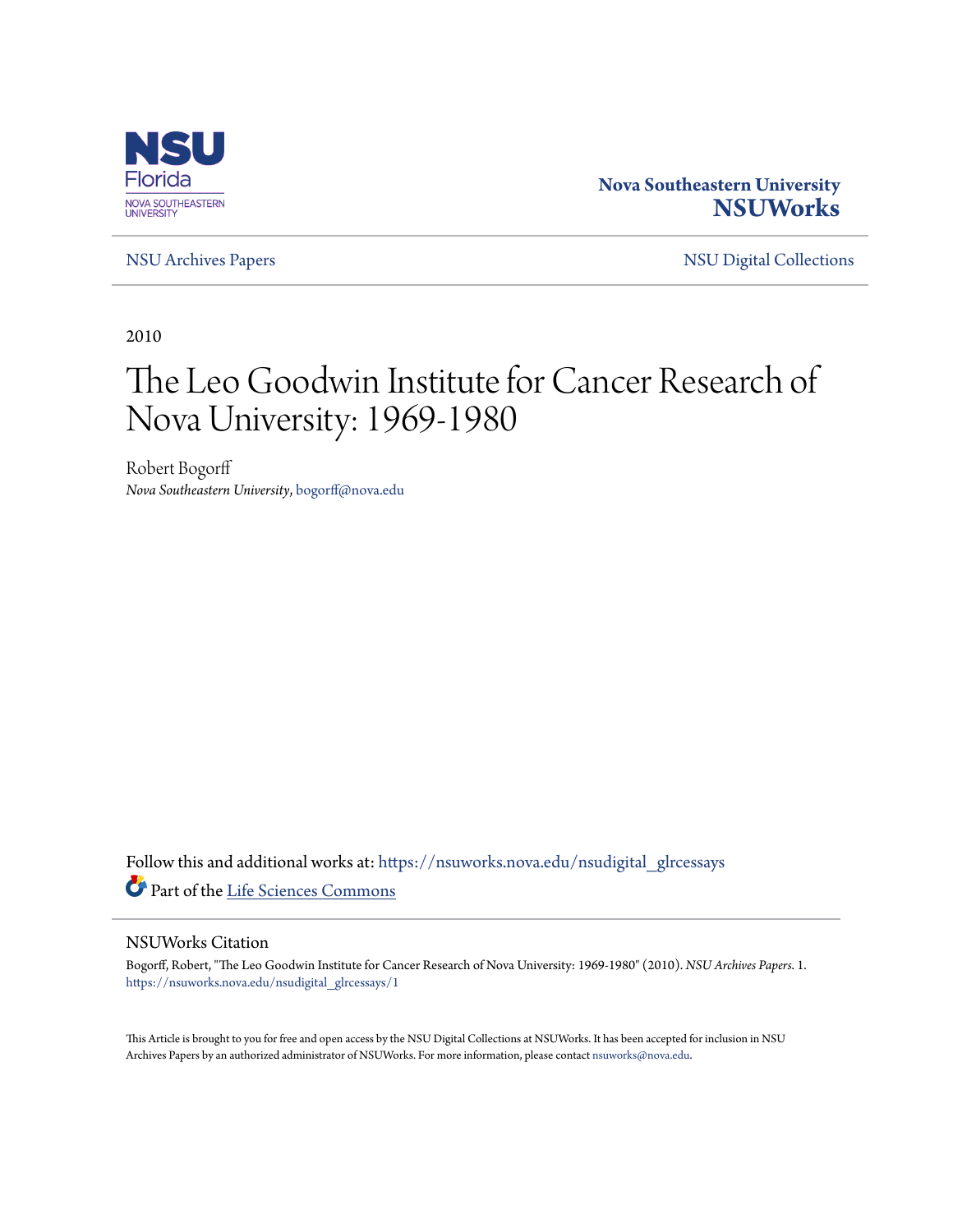### **"The Leo Goodwin Institute for Cancer Research of Nova University"**

1969-1980

An Essay by NSU Archivist Robert Bogorff

The Leo Goodwin (founder of GIECO Insurance Company) Institute for Cancer Research (LGICR) was first known as the Lobund Institute of the University of Notre Dame and was founded by Dr. James Reyniers in 1942. Upon his retirement in 1959, he subsequently established the Germ-Free Life Research Center (GLRC) in Tampa, Florida, as a laboratory to apply his contributions in gnotobiology\*, and several aspects of cancer research. The GLRC was incorporated in Hillsborough County as a non-profit, tax-exempt institution on May, 6, 1959. The GLRC has been supported by contracts with the National Cancer Institute, the Damon Runyon Foundation and numerous private sources. Dr. Joel Warren succeeded Dr. Reyniers in 1967.

The Germ-Free Life Research Center and Nova University were first linked together when President Warren Winstead (1964-1969) asked the Board of Trustees to authorize him to determine the possibility of acquiring the Germ-Free Life Research Center as the start of a Life Sciences program at Nova University. The date was July 15, 1968. He pointed out that the third floor of the Parker Building could accommodate GLRC in a cost of \$250,000, and that preliminary contacts were most outstanding. The Board approved his request "…provided such action does not entail expenditure of University funds."

<sup>\*</sup>Gnotobiology- The study of organisms or conditions those are either free of germs or associated only with known or specified germs.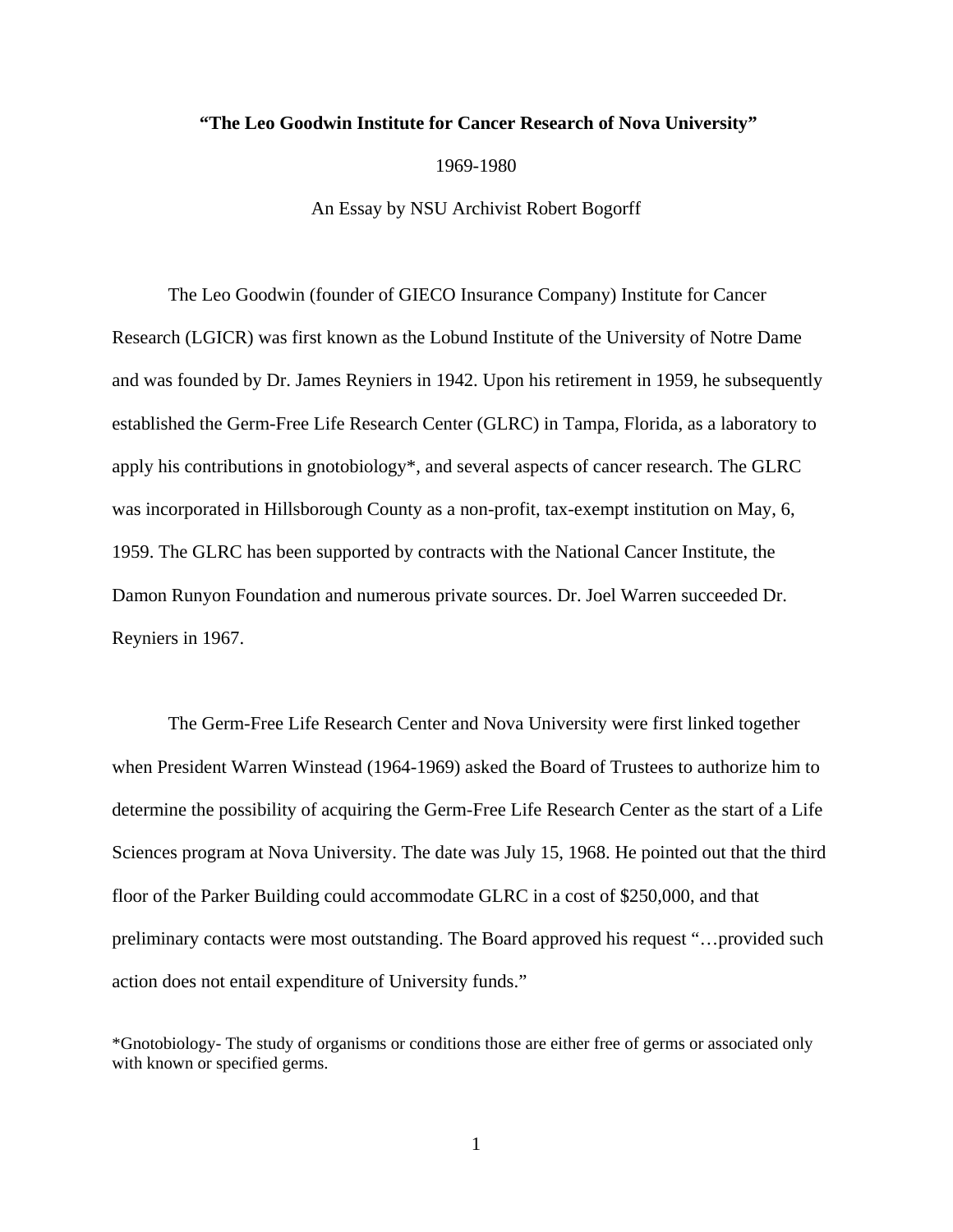A month later Board member William Horvitz stated that an outside source of money would be found to underwrite the costs of establishing GLRC at Nova. At the time it was stated "…this is one of the better opportunities the University has had and we should not let it slip through our hands."

Also at this meeting President Winstead related that Mrs. Bernard Castro (Castro Convertible Sofas) had offered to organize a women's group that would raise \$250,000 for the GLRC, over a period of five years. Leo Goodwin and Louis Parker (Board members) agreed to play a part in financing.

On February 17, 1969, Dr. Joel Warren, Director of the GLRC briefed the Trustees on the research being conducted by the GLRC.

It is interesting to note that Board member Louis Parker expressed concern over the fact that the University was committed to spending nearly \$350,000 to provide a facility for the GLRC without reciprocating commitment on the part of GLRC.

It was decided that an agreement be negotiated establishing the GLRC as an integral part of Nova University. This would become effective June 1, 1969.

President Winstead was in close contact with Leo Goodwin, Sr. and on February 4, 1969, received a letter from Goodwin stating that he appreciated being kept up to date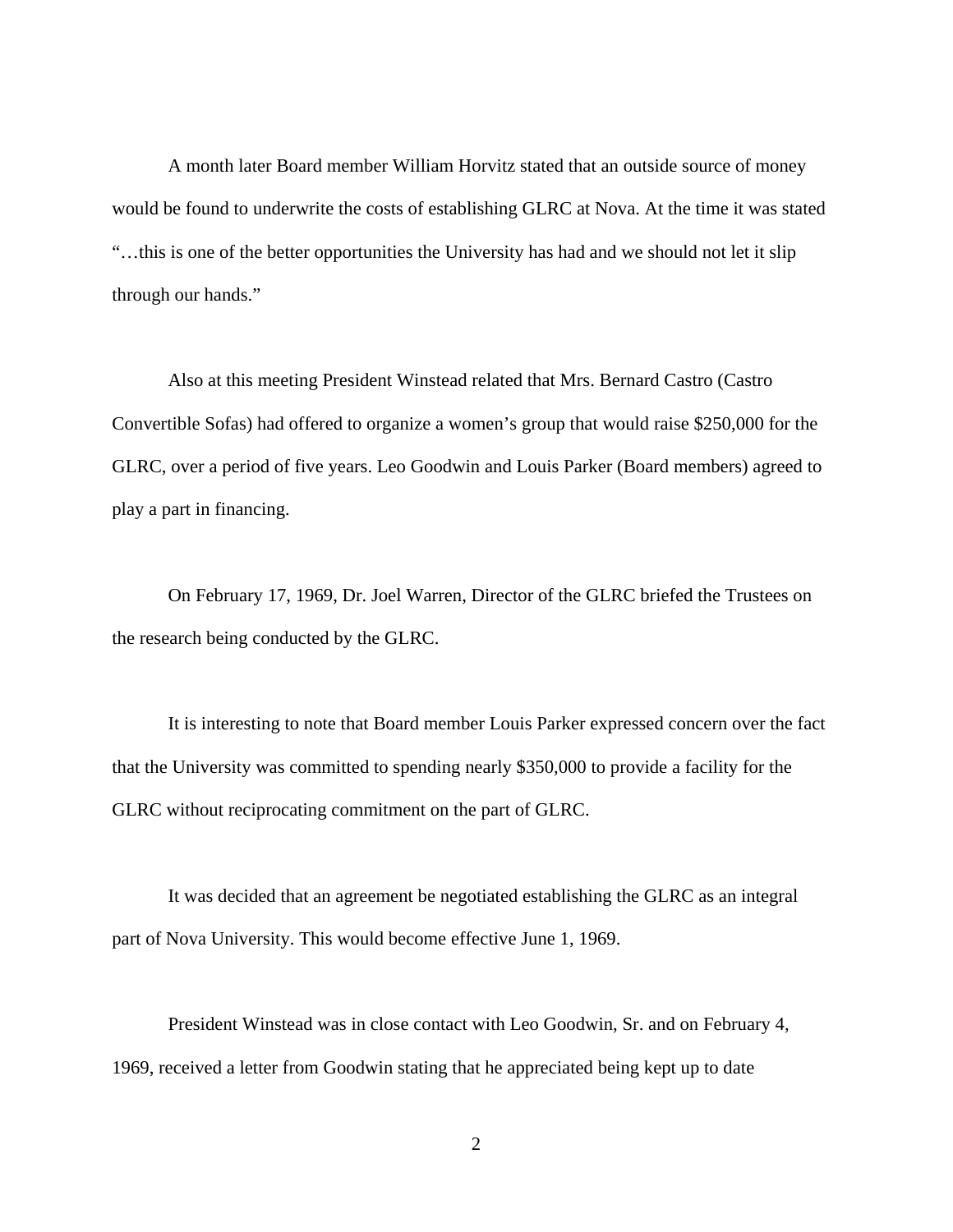regarding the establishment of the Cancer Research Center at the University. He further stated "I believe you will get encouragement to a point where this under taking will be a very worthwhile organization, and I am pleased to have been in a position where I could lend guaranteed support to such an organization."

It must be remembered at the exact time the Germ-Free Life Research Center was moving on to the Nova campus, the Nova Board was discussing some of the pro's and con's of an affiliation with other institutions, with the consensus "that some ardent and confidential screening should be done." It was clearly stated "… that the Board of Trustees wish to go on record as favoring the exploration of the possibility of a merger between Nova University and other institutions."

Chairman Farquhar was advised to contact MIT, Cal Tech, and Rensselaer to see if they would be interested in exploring the possibility of an affiliation.

President Winstead was not committed to the idea of a merger. He stated "While I am not prepared to make a recommendation regarding the proposal for a merger at this moment, I feel the Board should be keenly aware that any affiliation of this kind which removes the University from governing control of the Trustees is not in accord with the concepts of the University as set forth originally by this Board and should be given very careful consideration."

One has to wonder if this was the right time to be moving a major institute onto campus.

3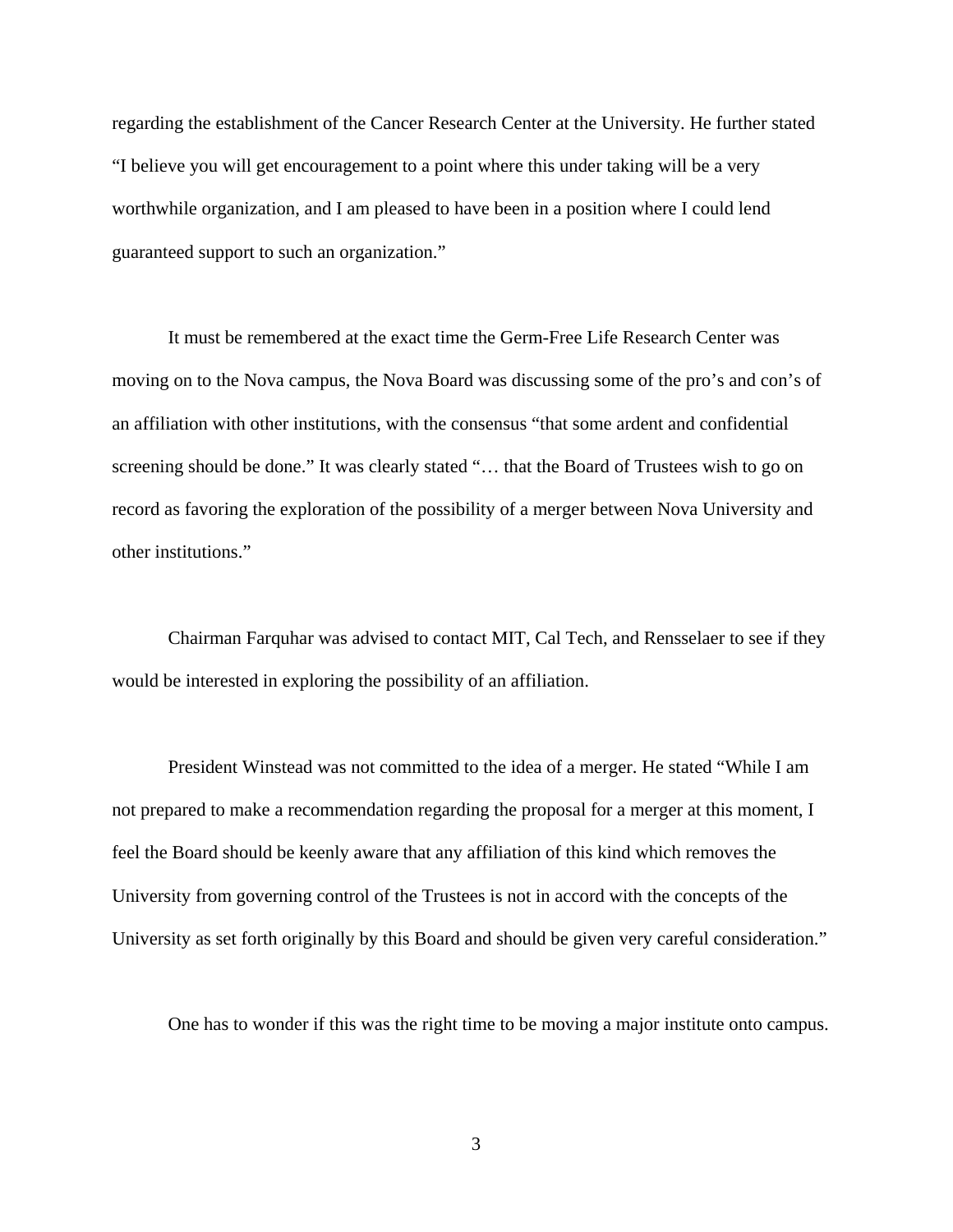#### **There were four major research goals of the Institute:**

- 1. Studies to determine the significance of viruses in human cancer.
- 2. The biological effects of tobacco and certain viruses in combination.
- 3. Growth of tumor cells in culture and their sensitivity to anti-cancer compounds.
- 4. Development of specialized equipment for germ-free research.

Cancer research at Nova University entered a new phase in 1972 as GLRC became the Leo Goodwin Institute for Cancer Research, named for Leo Goodwin, Sr., founder of the GIECO Insurance Company, and a Fort Lauderdale resident.

President Fischler felt that the present name GLRC, which referred to the breeding of experimental animals in a germ-free environment, was misleading. The Life Sciences Center, the academic arm of the Institute, was teaching and doing research in areas other than oncology.

By 1972 financial problems were already becoming a problem. Warren wrote to Leo Goodwin, Jr. to discuss the long-range development of the Goodwin Institute and the immediate need for some type of predictable income in which to base the budget and plan for expansion.

Unfortunately, there were serious problems arising out of the general decline in the prospects for Federal funding and the Institute expanding operating costs. The Institute was supported almost entirely by two contracts with the National Cancer Institute. It is interesting to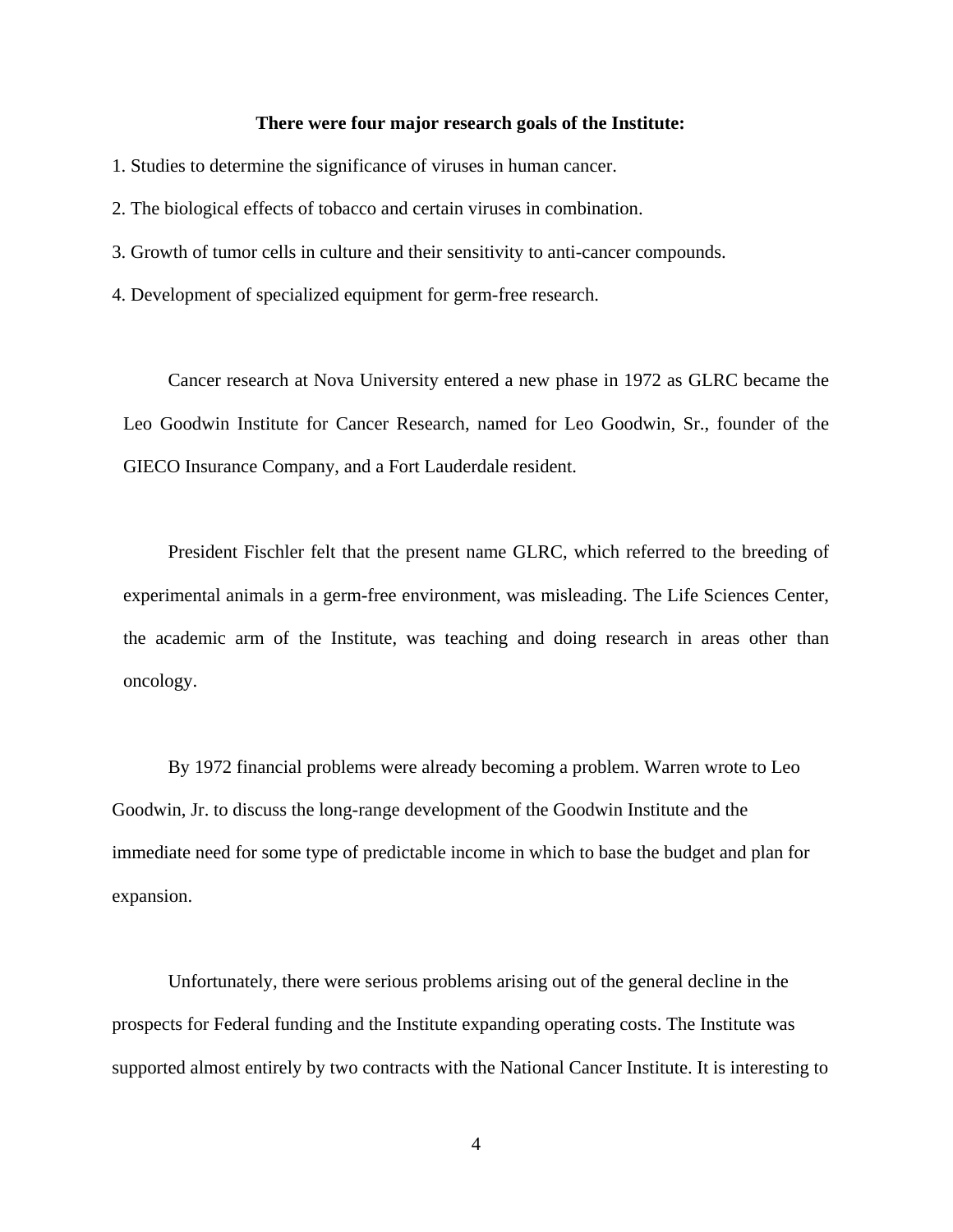note that already, 1972-73, Nova was underwriting the salary of two staff positions, two graduate students and their supplies, approximately \$50,000- 60,000. Warren stated the situation was so grave that the Institute might have to close within a year. He needed an endowment of unrestricted dollars. Evidently Goodwin came through, not with an endowment but with more than \$300,000 to pay off the debts of the Institute.

1. Nova would be more clearly identified as an institution actually engaged in cancer research.

2. Economies of cost and other administrative functions.

3. LGICR equipment would become the property of Nova University.

4. Auditing and allocation of funds would be simplified.

5. The Institute would be known as "Leo Goodwin Institute for Cancer Research of Nova University."

Nova offered the degree of Doctor of Philosophy in Biological Science. Specialization in experimental oncology, biochemistry and experimental chemistry was available.

The Center's 1972 budget ranged from between \$350,000 and \$400,000 a year. Leo Goodwin, Jr. also provided the Institute with an electron microscope, the first in Broward County, cost, \$50,000. Additional funds would be needed, however, for the microscope would require a full time technician.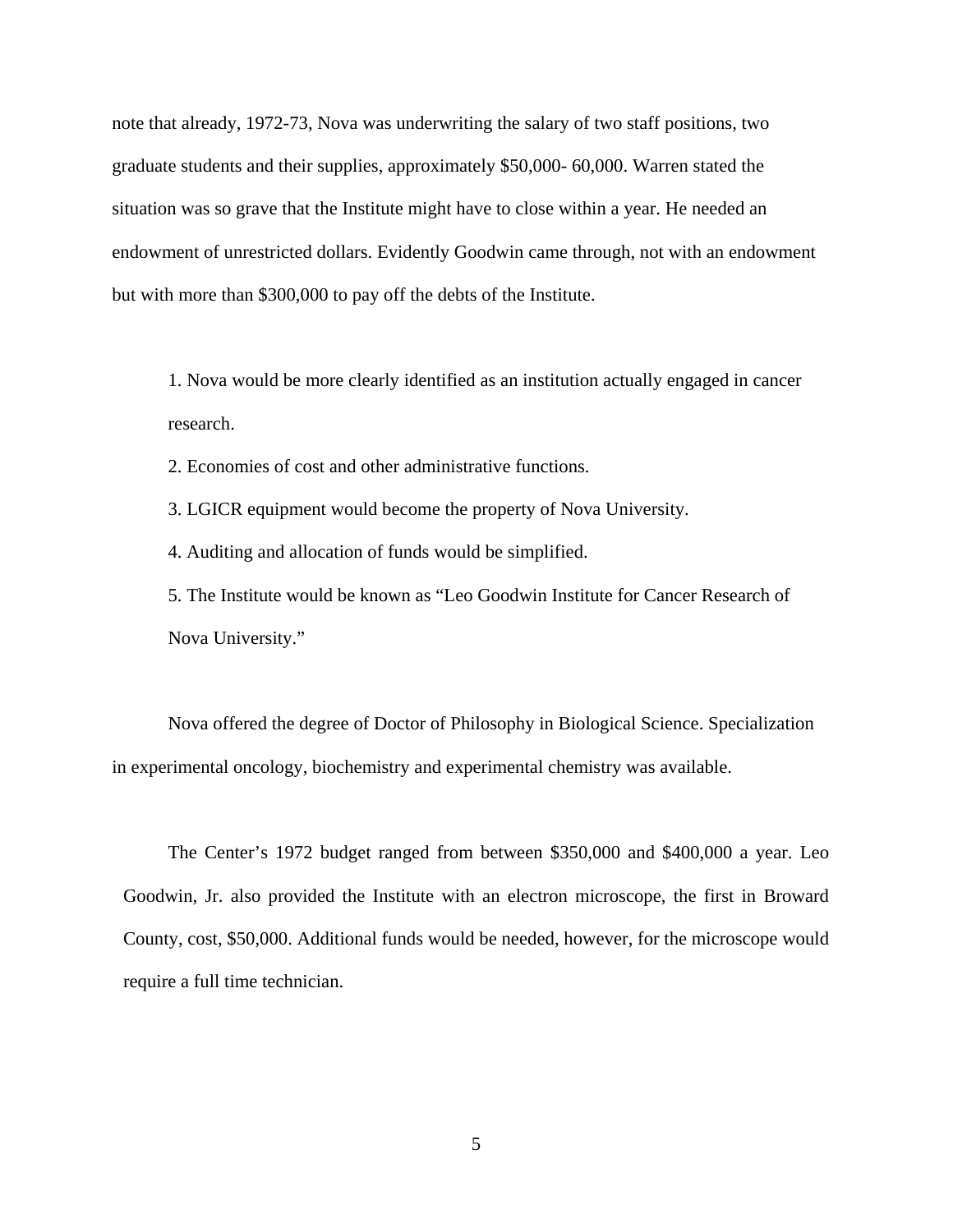Cancer research was the major concentration of the Life Sciences Center. The Center taught and integrated the disciplines of modern biology, microbiology, biochemistry, virology and related disciplines culminating in an understanding of molecular oncology. The major component of the center was the Leo Goodwin Institute for Cancer Research. It was the only Germ-Free Research Center in the Southeastern United States.

In the summer of 1973, Dr. Albert Sabin arrived at Nova University. He and Dr. Warren had been friends for many years and Dr. Sabin had agreed to spend some time at Nova during the summer months.

Dr. Sabin received his medical degree at New York University. During WWII he developed a vaccine against dengue fever, a virus transmitted by mosquitoes. He held posts at the Rockefeller Institute in New York City, and at the University of Cincinnati Medical School, where he was a professor of research pediatrics.

After the war, Dr. Sabin began his research on polio. Eventually he perfected using a live virus as a polio vaccine, as it gives longer lasting immunity and is capable of being given orally.

Dr. Sabin much more approachable than Dr. Warren, he would often come to the science library and chat about his experiences during the war and his great "adventure" as he phrased it, in developing the oral vaccine. Somehow, his conversations made the complex at least understandable. All great teachers have this ability. This was heady stuff for a young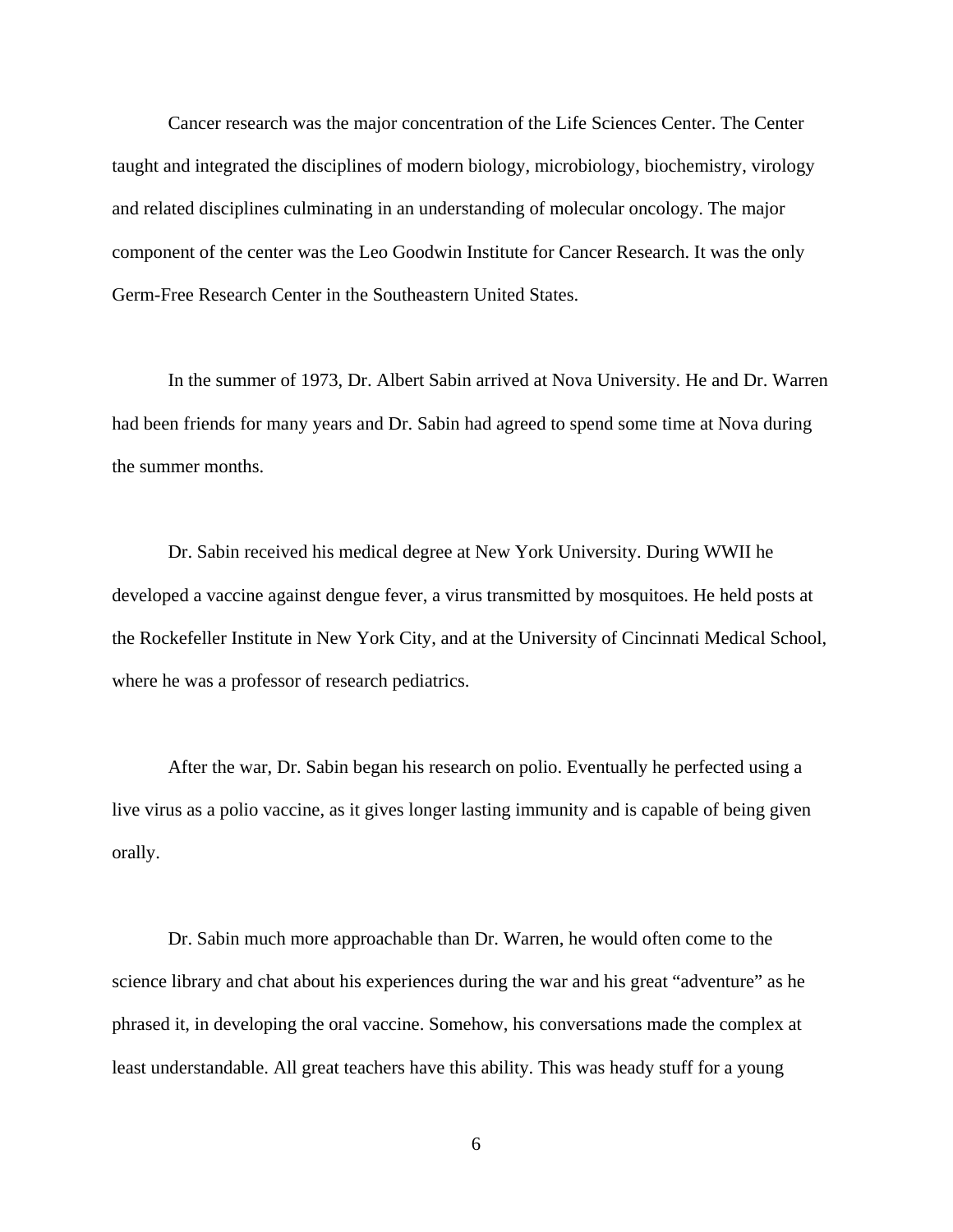librarian, and I always enjoyed his frequent visits. I am not sure how long he stayed but I imagine it was no longer than a month.

In 1974, it was becoming clear that money was to be an ongoing problem. After giving them a \$50,000 electron microscope, Leo Goodwin, Jr. was now being asked to pay the duty on the instrument, \$2500.

In the same year, an agreement was signed by Leo Goodwin Institute for Cancer Research, Inc. and Nova University combining LGICR with the Life Sciences Center of Nova University. Most of the equipment and supplies in the Parker Building were owned by the LGICR, the building was owned by the Nova University. Certain facilities were jointly owned. The Director for both the LCIRC and the Life Sciences Center was Dr. Joel Warren. It was felt that certain benefits could accrue to both institutions by consolidating certain functions.

In 1975 new problems arose. The Institute was desperately in need of space. The idea was to use trailers to house the animal rooms, thus freeing up space for more convention research. The National Cancer Institute would not permit the animals being put into trailers. They did however approve moving the operating isolators there. It was imperative that they immediately acquire the facilities needed for expansion.

It was clear that the Institute had to purchase the trailer units needed. Costs involved \$32,900. They would have to borrow \$30,000 from each bank at a rate of 91/2%. As collateral for the loan, they proposed the electron microscope.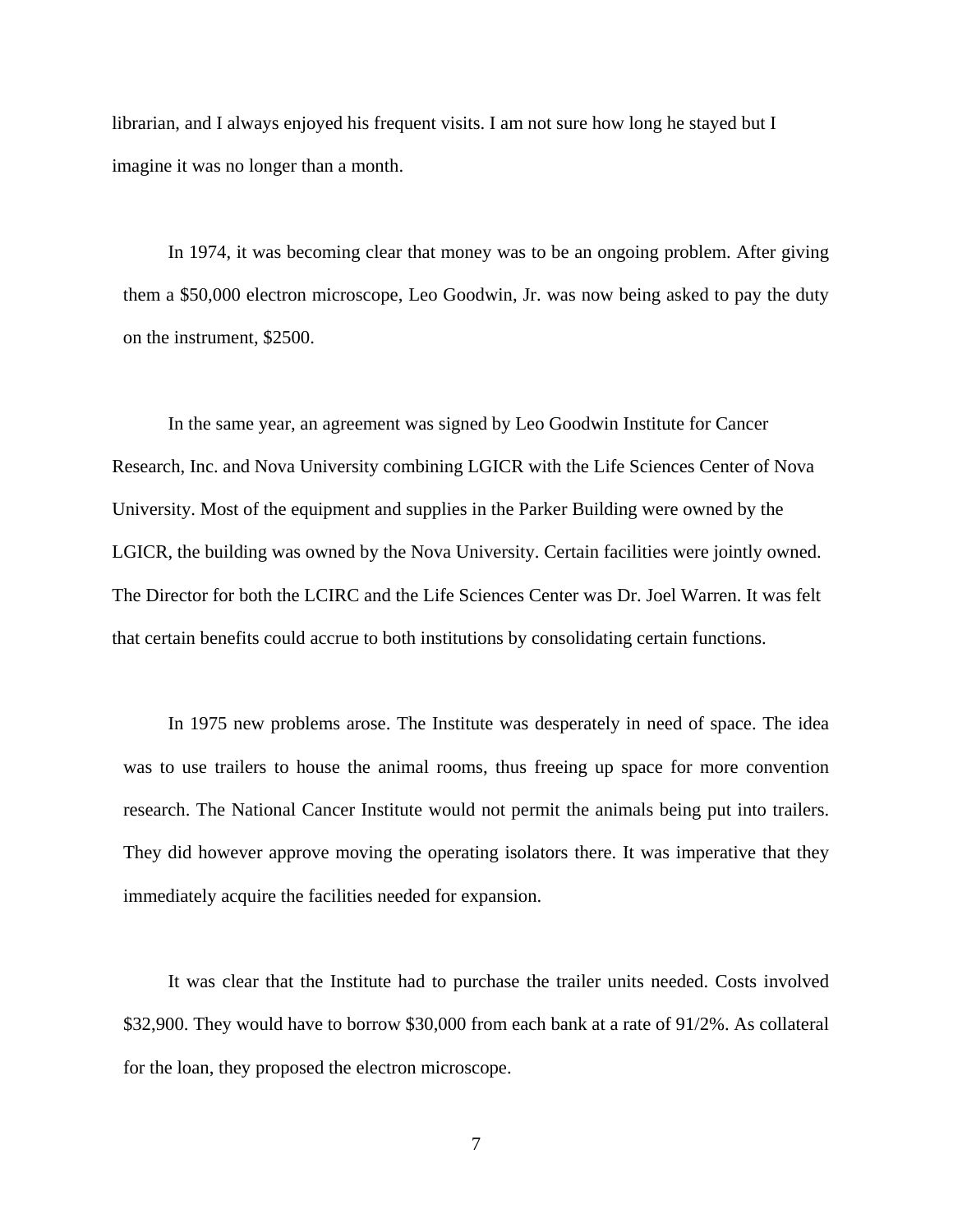President Fischler referred the proposal to the Board of Trustees. This decision was delegated to the Executive Committee with the understanding "that other alternatives for providing the space be explored and the permission be secured from the donor to use the microscope as collateral."

Warren was not a man who engaged in easy or informal conversation. In the ten years I knew him, we probably had less than a dozen conversations about things other than budgets, journals, etc. There was, however, a theme he returned to over and over again; governance and structure of cancer centers. His example was always the same, The Wistar Institute, located on the campus of the University of Pennsylvania. It is independent and has its own Board and Administration. He knew there were both advantages and disadvantages, but believed the advantages outweighed the disadvantages. The primary advantage is that an independent research center is the master of its own destiny. It is not part of a parent institution which has a much broader agenda. It is not bound by traditions. It allows policies and procedures to be developed which serve the needs of scientific programs and are not compromised with any other institutional needs.

The other side of the coin was not often discussed; its vulnerability to the changing funding patterns of those agencies, charities, etc. from which it derives its support. The word which was never spoken was of course endowment. Warren knew this was not going to happen.

It takes a certain amount of audacity and imagination and a great deal of exceptional research to achieve a breakthrough discovery in the field of cancer research. Fundamental

8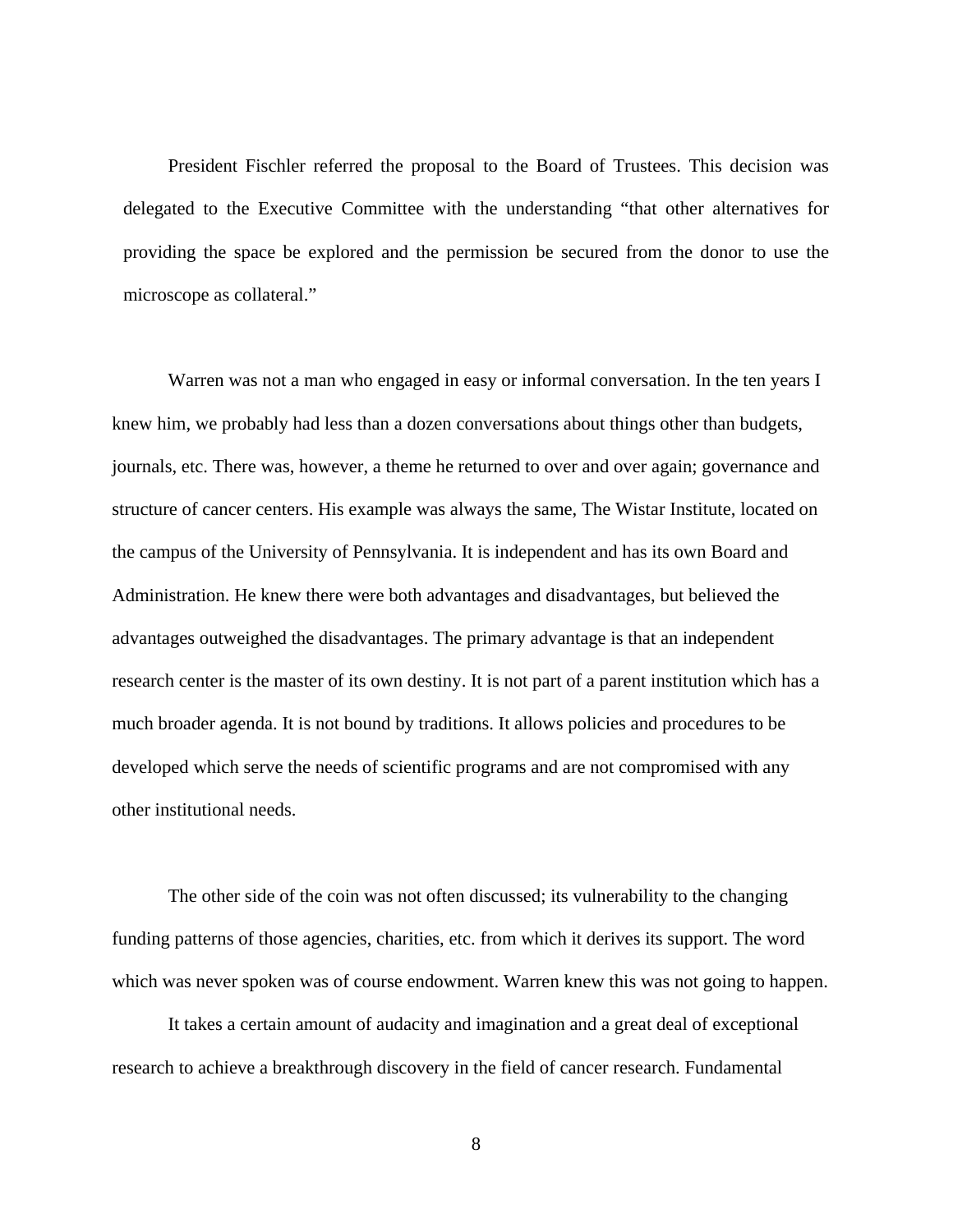scientific research into the mechanism of cancer continues to be a problem thirty years after the LGICR left Nova University.

Although there were high expectations, the Institute was never able to recruit the staff of talented young scientists, whose credibility and productivity would put LGICR on the scientific map and enhance its reputation for excellence in cancer research. It takes time, talent, dedication and resources to continue to advance toward an understanding and eventually a cure.

Whether LGICR had the talent I cannot say. I can say it never had the resources. There was never a dynamic environment which is how scientific disciplines can come together and collaborate in very powerful ways.

Dr. Warren's vision to establish a top notch research institute was never realized. To this day the fundamental causes of malignancy and related diseases are not entirely understood.

In January of 1978, Leo Goodwin Jr. died at the age of 63. Goodwin had filed a bankruptcy petition in Federal Court in 1976. He asked the court to allow reorganization of his financial holdings. His son, Leo Goodwin III died in June of 1977 of a drug overdose.

By September of 1978 letters were going out to the faculty which began "I have been advised by the President and Administrative Council that the contracts of all faculty members in the Life Sciences Center will be terminated on their anniversary date unless funds become available for their support." Dr. Warren remained convinced that the center would be able to